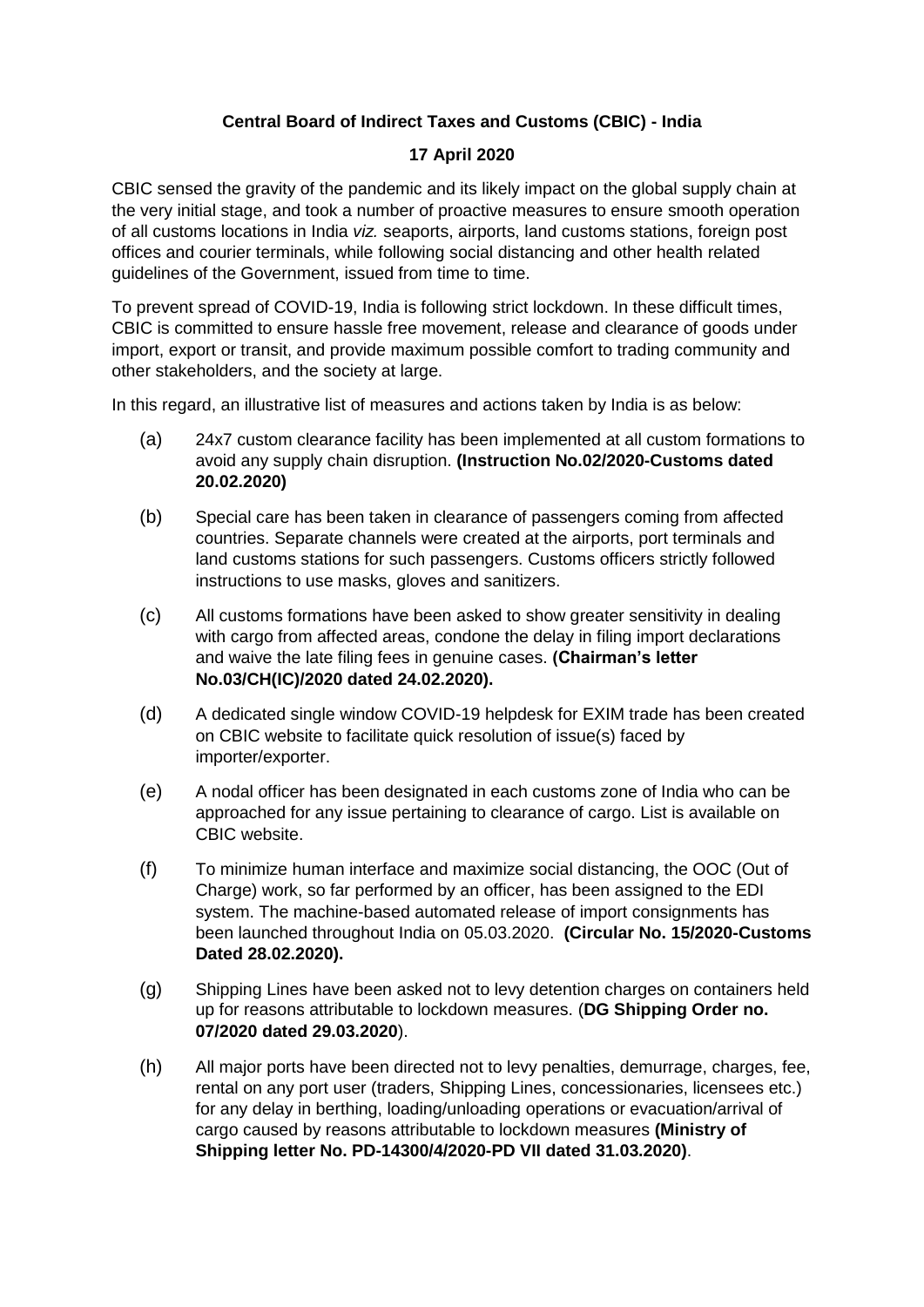- (i) Likewise, customs airports have been asked for waiving of demurrage charges at 50% by airport operator/cargo terminal operator for the lockdown period. **(Order date 01.04.2020 of Ministry of Civil Aviation issued under F. No. AV-29012/41/2020-ER)**
- (j) Zonal Customs Chief Commissioners have asked local custodians (Inland Container Depots and Container Freight Stations) to exempt demurrage charges during the lockdown period.
- (k) The time limit for filing of appeal, furnishing of return, or any other compliance under the Customs Act or Customs Tariff Act, which was expiring from 20<sup>th</sup> March 2020 to 29th June 2020, has been extended up to 30th June 2020. (**Ordinance dated 31.03.2020).**
- (l) In order to address the difficulties faced due to non-availability of stamp papers during the lock-down period, the requirement of different types of customs bond has been dispensed with. Traders can submit undertaking on plain paper in lieu of bond. **(Circular no. 17/2020-Customs dated 03.04.2020)**.
- (m) Import clearance of Edible oils and Food Grains has been permitted on the basis of visual examination without waiting for the analysis report. On receipt of analysis report, final No Objection Certificate shall be issued. **(FSSAI's direction dated 03.04.2020 issued under F. No. 1-1771/FSSAI/Imports/2018)**.
- (n) Prioritized clearance of critical goods used for fighting COVId-19, such as medical equipment, drugs and pharmaceuticals, testing kits, PPEs, is ensured. Exemption from basic customs duty and health cess has been granted to such goods- ventilators, masks, personal protection equipment, testing kits and inputs used in manufacturing these items. **(Notification no. 20/2020-Cus dated 09.04.2020)**.
- (o) A special refund and drawback disposal drive has been launched to provide immediate relief to business entities, specially MSMEs, adversely hit by COVID. **(Instruction No.03/2020 Customs dated 09.04.2020).**
- (p) Goods imported under free trade agreements can be cleared without producing original certificate of origin. **(Circular no. 18/2020-Cus dated 11.04.2020)**.
- (q) To make import clearance process more contact less, CBIC has launched edelivery of PDF based Gatepass and Out of Charge copy of BoE to custom brokers/importers across India from 15.04.2020. **(Circular No. 19/2020-Customs dated 13.04.2020).**
- (r) As a relief measure for other countries battling with the pandemic, specific export shipments of critical drugs, pharmaceuticals, testing kits, personal protection equipment etc. are actively facilitated by customs at the borders. Some of these shipments are donation from the Government of India.
- (s) CBIC actively coordinated with other Ministries for ensuring that customs operations are declared as an essential service during the lock down period, which has allowed smooth operations at all the customs stations.